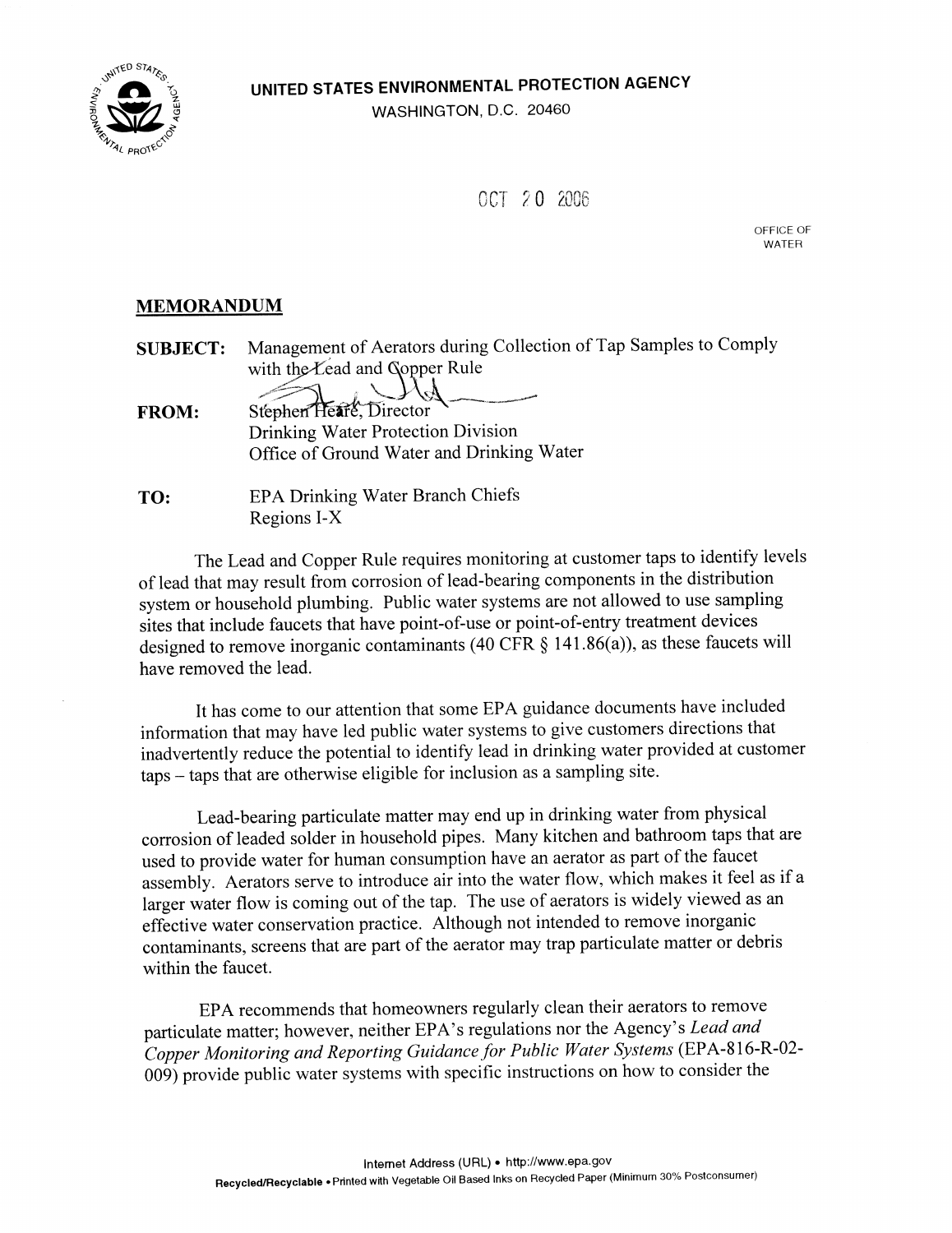aerator during the collection of tap samples. However, a Pocket Sampling Guide for Small Systems developed through an EPA grant in 2004<sup>1</sup> and a recently released CD based on that guide<sup>2</sup> do include information recommending removal of the aerator prior to sampling for lead. Additionally, the Agency released guidance last December for schools that receive water from a public water system that included advice to remove the aerator prior to sampling.

 We have also recently seen some public water system homeowner sample collection instructions which recommend that homeowners remove the aerator from the tap prior to sampling. Removal and cleaning of the aerator is advisable on a regular basis. However, if customers are only encouraged to remove and clean aerators prior to drawing a sample to test for lead, the public water system could fail to identify the typically available contribution of lead from that tap, and thus fail to take additional actions needed to reduce exposure to lead in drinking water. Therefore, public water systems should not recommend that customers remove or clean aerators prior to or during the collection of tap samples for lead.

 If the results from the initial sample are above the action level, the public water system may want to consider taking a second sample to determine whether particulate matter is the source of lead. For this sample, the aerator would be cleaned or removed prior to sampling so that the two samples could be compared. The system may also want to test any debris to determine if it is lead-bearing. This would allow the public water system to better identify appropriate advice to give the homeowner and the community about measures they can take to reduce their exposure to lead. Note that the results of both samples would be included in the set of samples used to determine the  $90<sup>th</sup>$ percentile (i.e., the first could not be invalidated on the basis of presence of lead-bearing debris in the aerator).

 As noted earlier, although EPA's regulations and Lead and Copper Rule guidance for public water systems have not included advice about managing aerators during sampling, some EPA guidance documents have included such information. This is an error and we are currently revising those guidance documents to advise that aerators remain in place during initial sampling for lead from taps.

 EPA's recommendation about the consideration of aerators during water sampling applies only to samples that are collected to identify lead and copper in drinking water. It does not apply to tap samples that may be collected to support the public water system's optimal water quality parameter monitoring program. The aerator should be removed, and the faucet outlet cleaned and thoroughly flushed to remove scale particles, prior to collection of samples that may be monitored for pH and/or dissolved oxygen.

 $\overline{a}$ 

<sup>&</sup>lt;sup>1</sup> Pocket Sampling Guide for Operators of Small Systems, New England Water Works Association, 2004

 $2$  EPA's Interactive Sampling Guide for Drinking Water System Operators, US EPA, EPA 816-C-06-001, 2006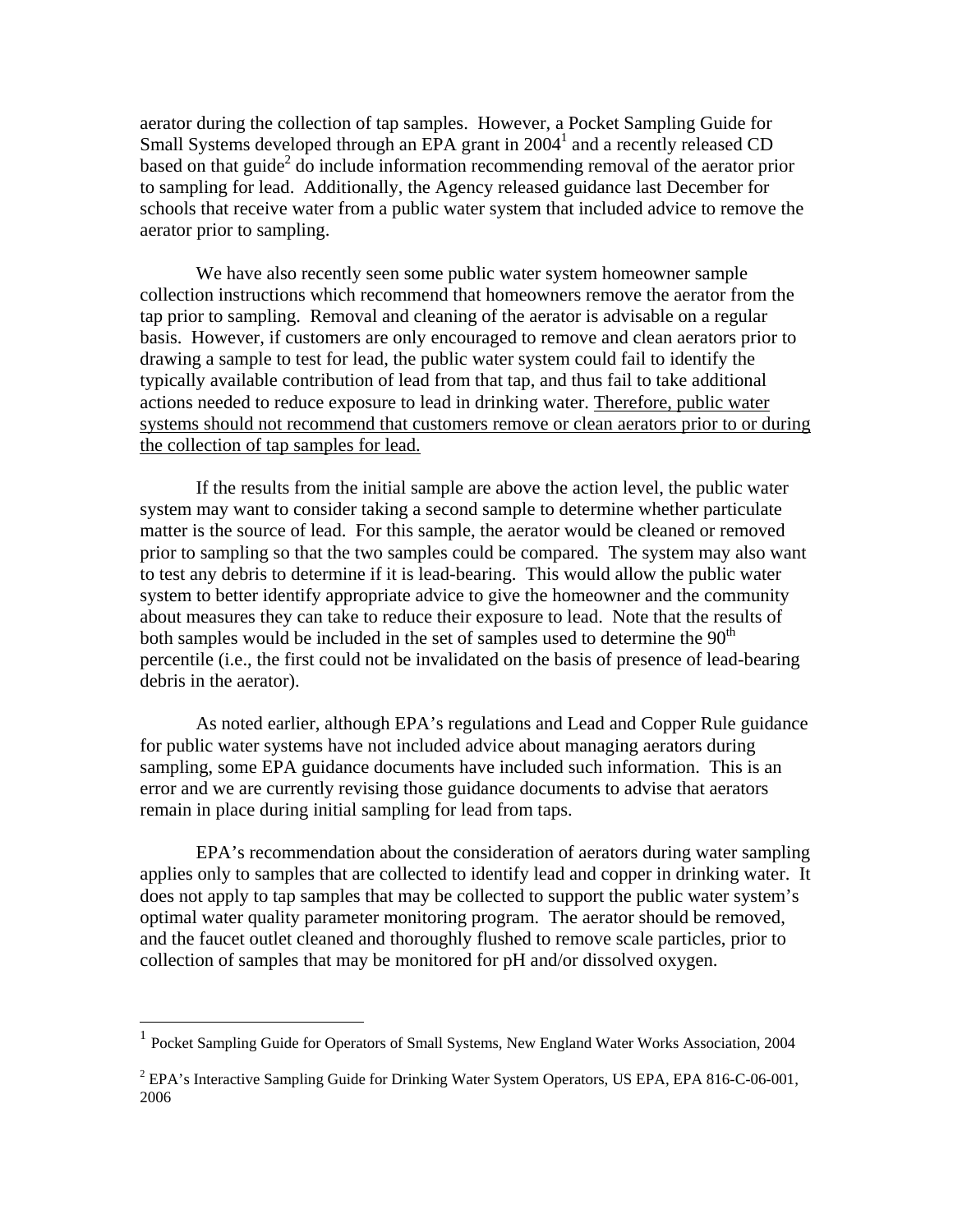As an attachment to this memorandum, we are providing EPA's suggested directions for collecting tap samples for lead in drinking water that has been amended to specifically address aerators. Please share this information with your state drinking water program directors. We will also include this information in any future revisions of the *Lead and Copper Monitoring and Reporting Guidance for Public Water Systems*. If you have any questions, please contact Ron Bergman, Chief of the Protection Branch, at 202- 564-3823.

## Attachment

cc: James Taft, Association of State Drinking Water Administrators Steve Via, American Water Works Association